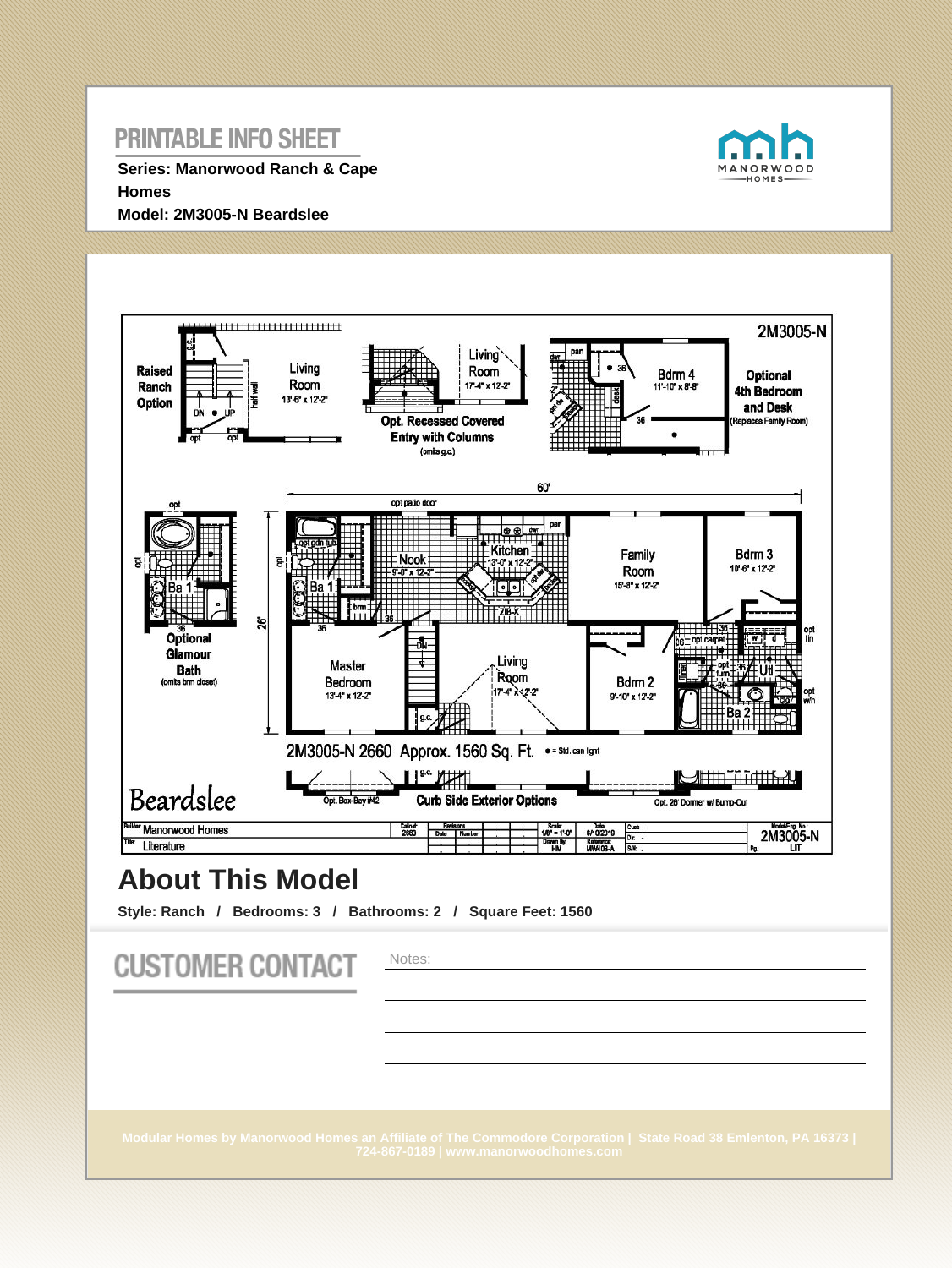**Series: Manorwood Ranch & Cape Homes Model: 2M3005-N Beardslee**



# **Standards & Features**

### **FLOOR CONSTRUCTION**

2X10 Floor Joists 16" O.C. ¾ " T&G OSB Floor Decking Insulated Basement Stairwell

### **EXTERIOR WALLS**

2X6 Studs 16" O.C. Double 2X6 Top Plates 8' Wall Height Structural OSB Sheathing Whole House Wind Wrap Vinyl Siding

### **INTERIOR WALLS**

2X4 Interior Wall Studs 24" O.C. 2X4 Marriage Wall Studs 16" O.C. with OSB Sheathing Primed ½" Smooth Drywall Throughout

#### **ROOF AND CEILING** 8' Flat Ceiling

5/12 Roof Pitch with 12" Eaves 7/12 Roof Pitch with 12" Eave (certain models) Pre-Engineered 40# Roof Trusses 24" O.C. 90 MPH Wind Exposure C Wind Load Design Ice Shield Structural OSB Roof Decking Shingle Over Ridge Vent Ventilation Vented Vinyl Soffit Aluminum Fascia Aluminum Drip Edge on all Roof Edges Smooth Drywall Ceiling Architectural Shingles (Limited Lifetime Warranty)

#### **ROOF AND CEILING (continued)** Synthetic Roof Underlayment

**INSULATION** Exterior Walls R-21 Fiberglass Insulation Ceiling R-38 Fiberglass Batt Insulation

### **PLUMBING**

PEX Water Lines Stubbed Through Floor Drain, Water and Vents Stubbed Through Floor Shut Off Valves for all Sinks, Lavs and Toilets Plumb, Wire and Vent for Washer/Dryer Oetiker Clamps

### **EXTERIOR DOORS AND WINDOWS**

3/0 x 6/8 6-Panel Fiberglass Door with Nickel Hardware & amp; Composite Jambs at Front & amp; Rear Primed White Door Pan on Exterior Doors Low-E Vinyl Insulated Single Hung Argon Filled White Windows & ndash; Mulled where Applicable Front & amp: Rear Door Kwikset Lockset with Smart Key

15" Raised Panel Shutters Door Side

### **INTERIOR DOORS AND TRIM**

2-Panel Painted White Interior Doors w/ Lever Passage Sets and 3 Mortise Hinges 36" Interior Doors – Where Available Privacy Locks on Bedroom & amp; Bath Doors Door Stops White Wood Colonial Moulding Package Wire Shelving all Closets and Washer / Dryer Area Brushed Nickel Hardware

#### **FLOOR COVERING** Congoleum Vinyl Flooring

# **CUSTOMER CONTACT**

Notes: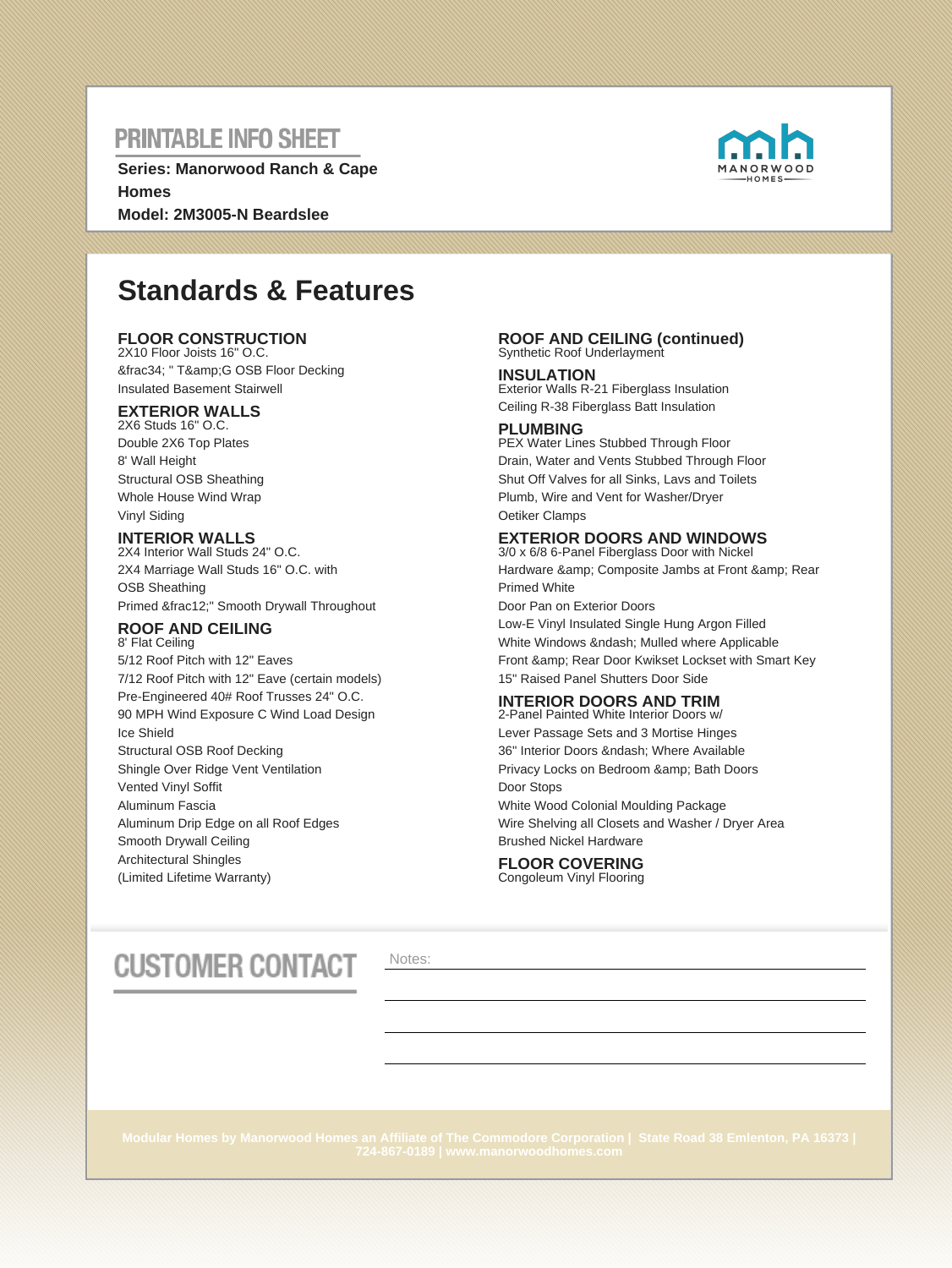**Series: Manorwood Ranch & Cape Homes Model: 2M3005-N Beardslee**



# **Standards & Features (continued)**

### **FLOOR COVERING (continued)** (Kitchen, Baths, Utility and Foyer)

25 oz. Carpet with Stain Protector 5# Rebond Carpet Pad

### **KITCHEN**

3/4 Overlay Classic Craft Cabinetry - KCMA Certified Hardwood 5-Piece French Country Oak or Barnwood Oak Mission Flat Panel Doors Craftsman Cabinet Crown Moulding 42" Height Kitchen Overhead Cabinets Dovetailed Drawers 100# Undermount Drawer Guides Laminate Countertops 8" Deep Stainless Steel Kitchen Sink Brushed Nickel Metal Faucet with Sprayer Power Range Hood Transitional Cabinet Pulls (Brushed Nickel or Black) Corner Base Lazy Susan (where applicable) USB Receptacle Soft Close Drawers

### **BATHS**

Brushed Nickel Metal Faucets Anti-Scald Valves for Showers & amp; Tubs Laminate Countertops China Lavs Elongated Toilets Lighted Exhaust Fans with Insulated Ducts 2-Arm Light and Framed Mirror at Vanity 60" One Piece Fiberglass Tub/Shower Fiberglass Soaker Tub (per plan)

**BATHS (continued)** 48" One Piece Fiberglass Shower with Glass Shower Enclosure (per plan) Double Bowl Bath Vanity (per plan) Framed Mirrors Linens with Drawers (where available)

#### **ELECTRICAL**

200 AMP Electrical Service with 40/40 Panel Box 2 GFI Exterior Receptacles with In-Use Covers Craftsman Light at Front Exterior Door Patina Lantern Light at Rear Exterior Door Recessed LED Lighting T/O (Excludes Bedroom Ceiling Lights) Smoke Detectors with Battery Back-up Wire for Electric Range Carbon Monoxide Detector(s) Electric Doorbell at Front Door

### **CAPE MODELS**

12/12 Roof Pitch with 12" Eaves 12/12 and 7/12 Combination Roof Pitch with 12" Eaves Close-Off Package for 2nd Floor Including Interior Door and Partitions for On-Site Install 3/4" OSB Floor Decking for 2nd Floor – \*Shipped Loose\* (2)&Isquo;110' Electrical Circuits to Junction Boxes for Future Lights – Electrical Circuit to Junction Box for Future Smoke Detector(s) Electrical Circuit to Junction Box for Future 3-Way Light on 2nd Floor Rough-In Plumbing for Future Bath

# **CUSTOMER CONTACT**

Notes: